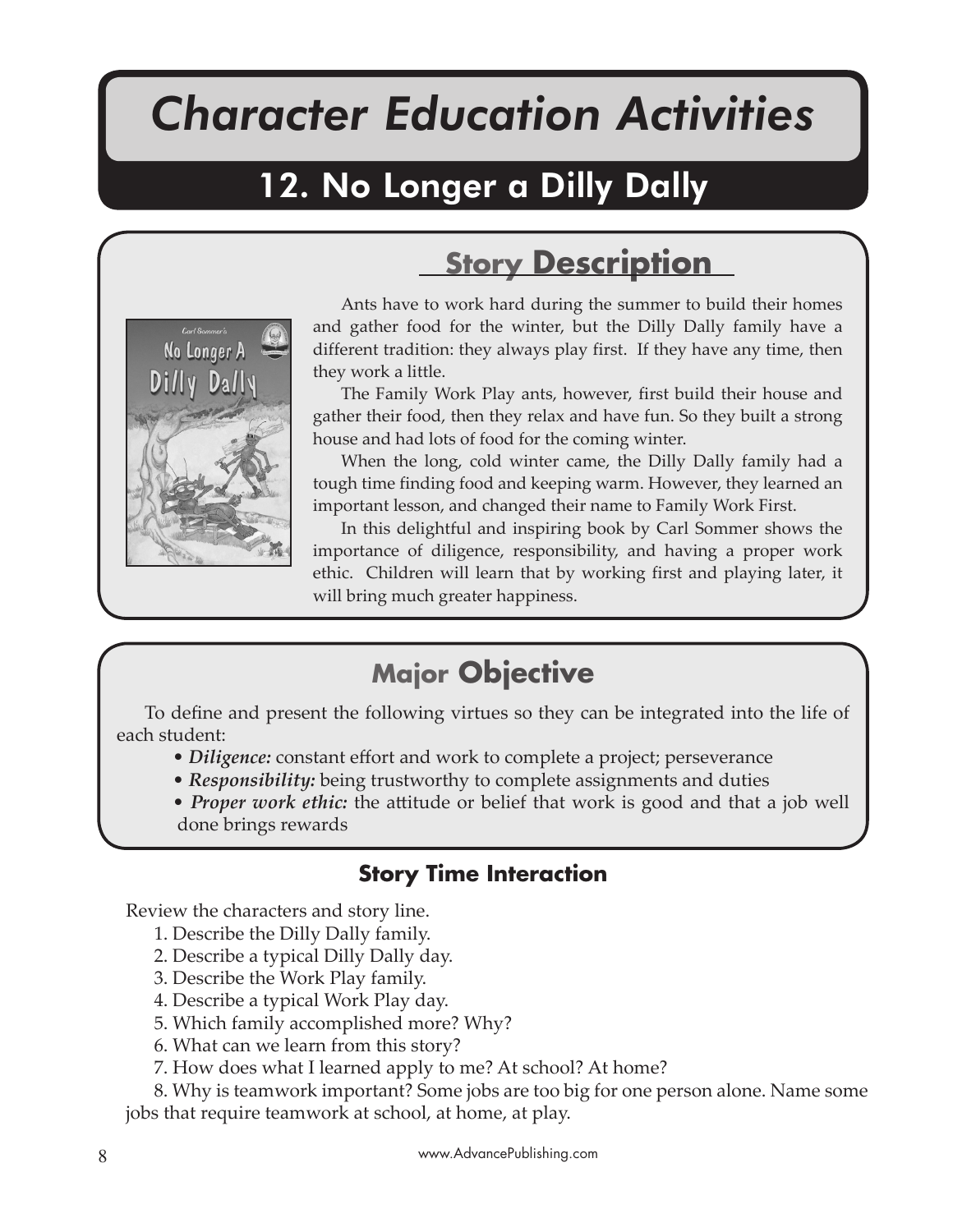#### **Activities**

**Objective:** To use the following activities to help reinforce the virtues of diligence, responsibility, and proper work ethic

Read the story, *No Longer a Dilly Dally*, and then write the three virtues on the board: diligence, responsibility, and proper work ethic. Define and discuss these virtues.

#### **Class Garden**

#### **Responsibility Required for Plants to Grow**

**Goal:** To reinforce the idea that in order to grow plants, work must be done at the proper time or the plants will not grow

**Materials for Class Garden:** (*Make assignments for each step of the garden*):

1. Decide how many containers; what kind of plant containers (plastic flower pots, window boxes, pint or half-gallon milk containers, etc.) to use for plants.

2. Decide what kind of plants to grow: greenery, flowers, or vegetables. **Suitable plants:**  English Ivy, Angel Wing Begonia, Foliage Begonia, Coleus, Shrimp Plants, Geranium, Impatiens, African violets, and others (check with a garden shop in your area for additional plants suited to your climate.)

3. Have the class fill their containers with dirt, seed, seeds, or plant. Let the plants grow in class. After a certain time, let the students take the plants home.

**Web:** Go on the Web and search for other ideas about planting. Type in: "growing plants from cuttings"

#### **Plant Growing Contest**

Give students a plant or seed/s in a container and let them take it home. After a period of time, let them bring their plant back to school. See which students have the healthiest plant. Have a class discussion on responsibilities to grow plants. (African violets can be started in water. Poke a hole in baby food jars covers and fill the jars with water. Let the plants take root in the class. When plants have roots, let the students take them home and plant them in a container.)

#### **Word Contest**

#### **Proper Work Ethic**

**Goal:** To help students understand what it is to have a proper work ethic

**Word Contest:** Put on the board and discuss, "Proper Work Ethic." Then divide the students in groups of four or five students. See which group can make the most words from these letters, and also which group can make the longest word. If there is a tie on the longest word, the winner is the one with the most long words.

#### **School Work**

#### **Dilly Dally's Way and Family Work Play's Way**

**Goal:** To teach students that to become successful they must be willing to work **Discussion:** Take the work that is required for the term and have the students evaluate what happens if they do it Family Dilly Dally's Way and Family Work Play's Way.

**Family Dilly Dally's Way:**